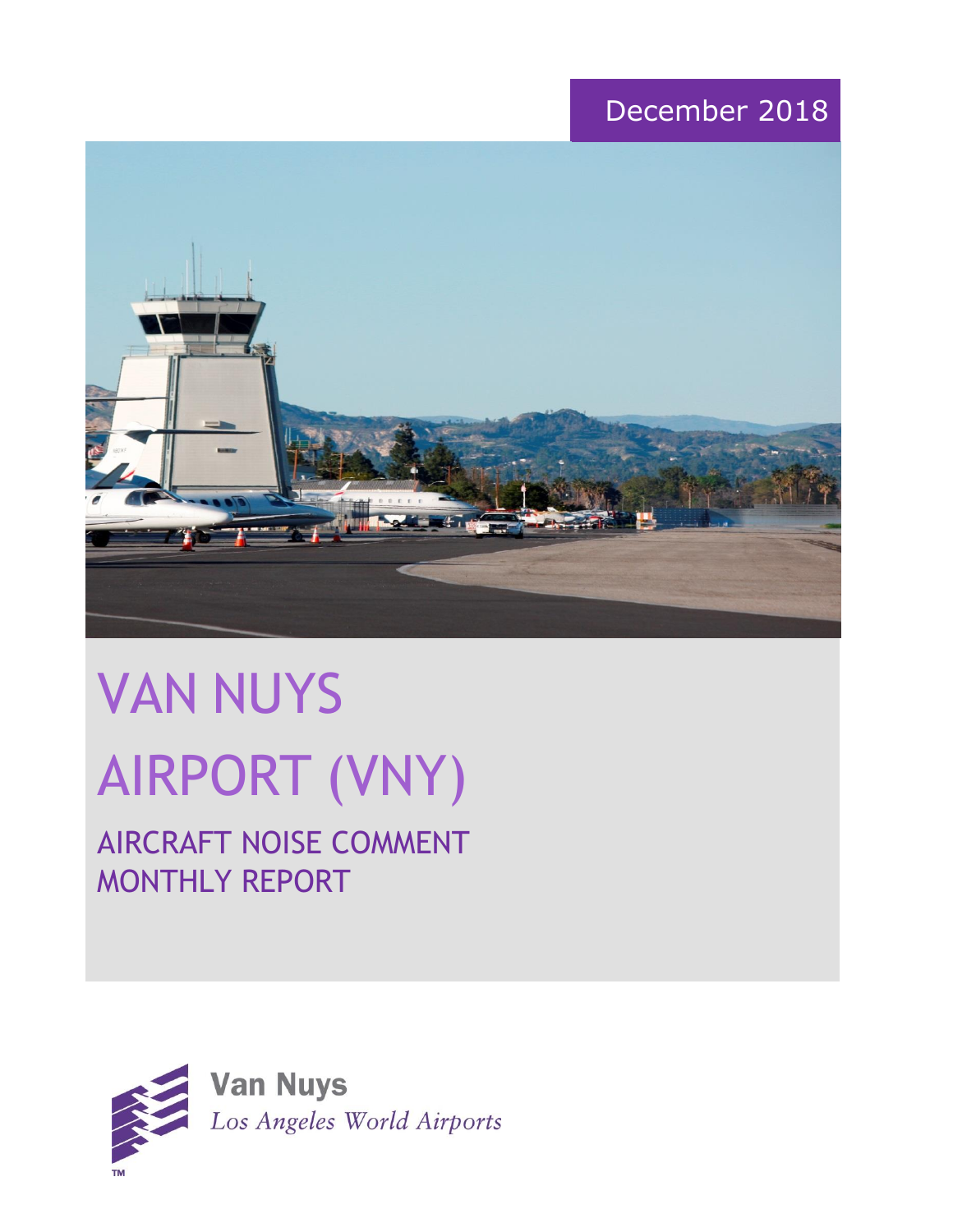## **BACKGROUND**

Los Angeles World Airports (LAWA) is the City of Los Angeles department that owns and operates Los Angeles International (LAX) and Van Nuys (VNY) airports. LAWA works to balance the needs of aviation interests with those of local neighborhoods, to reduce aircraft noise for area residents, and to provide meaningful response to the community on noise-related issues.

While all aircraft generate noise, technological advancements have produced quieter aircraft and airports have implemented programs and procedures to reduce the effects of aircraft noise on surrounding communities. LAWA has adopted ordinances, policies, and developed voluntary programs, while also working with the Federal Aviation Administration (FAA) to implement these programs where necessary to address this important issue. Please visit the [VNY Noise Management webpage](http://www.lawa.org/VNYNoise) to view the [Noise Abatement and Curfew](https://www.lawa.org/-/media/lawa-web/tenants411/file/noise_programs.ashx?la=en&hash=86DDE7D9764689AC37E24CD4FAA33C7FE9FC8DA1#"page=7" )  [Regulation](https://www.lawa.org/-/media/lawa-web/tenants411/file/noise_programs.ashx?la=en&hash=86DDE7D9764689AC37E24CD4FAA33C7FE9FC8DA1#"page=7" ) and [Noisier Aircraft Phaseout](https://www.lawa.org/-/media/lawa-web/tenants411/file/noise_programs.ashx?la=en&hash=86DDE7D9764689AC37E24CD4FAA33C7FE9FC8DA1#page=7) ordinance and to learn about other on-going noise abatement programs such as the [VNY Fly Friendly Program,](https://www.lawa.org/en/lawa-environment/noise-management/van-nuys/vny-fly-friendly-quiet-departure-program) [No Early Turn Program,](https://prodcd.iflyvny.com/en/no-early-turn) and [Helicopter Route and Altitude Deviation Program.](https://www.lawa.org/-/media/lawa-web/tenants411/file/noise_programs.ashx?la=en&hash=86DDE7D9764689AC37E24CD4FAA33C7FE9FC8DA1#"page=8")

The purpose of this report is to provide information on noise comments received from individuals and communities.



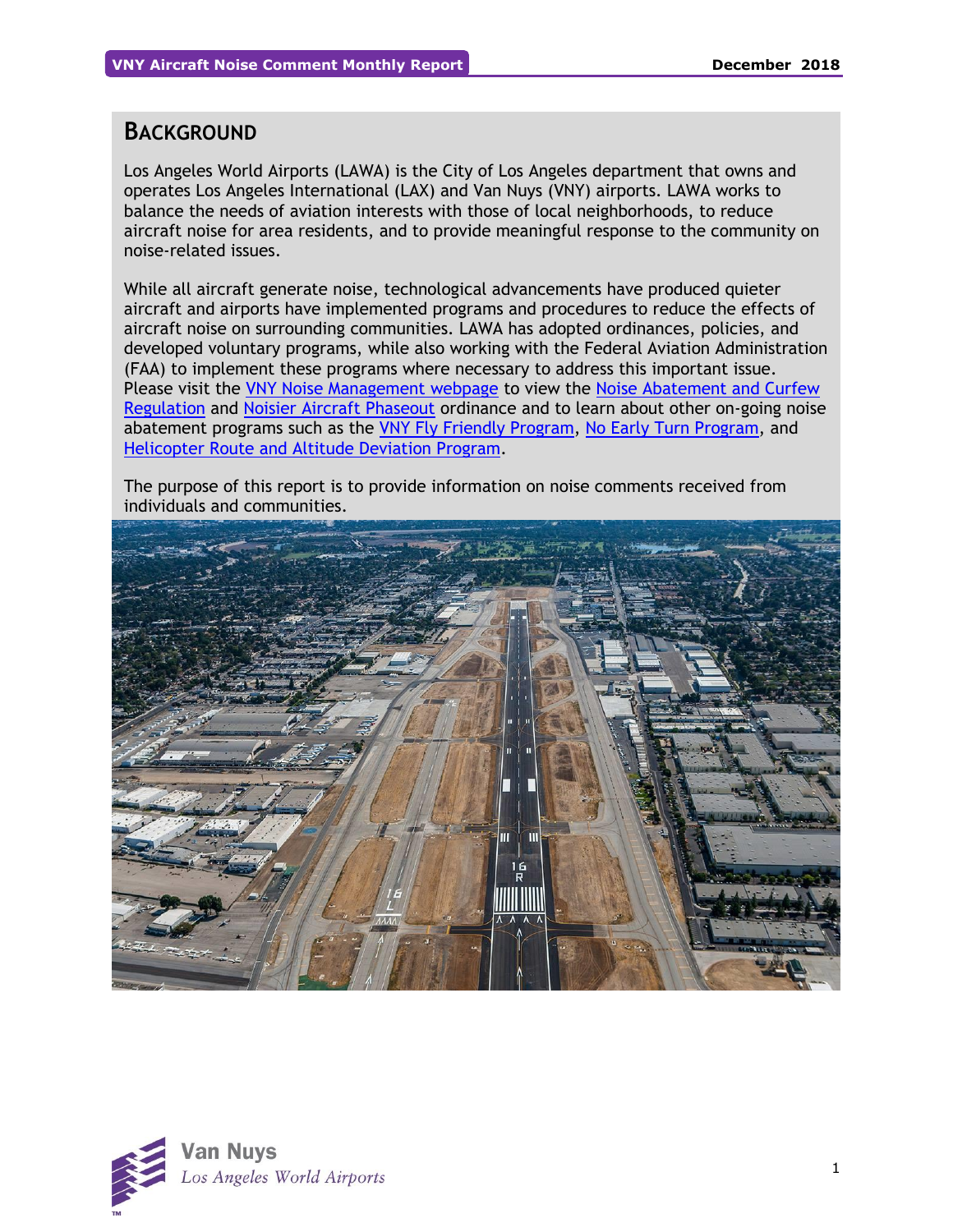# INDIVIDUALS VS NOISE COMMENTS

**Individuals** are community members that have submitted at least one noise comment to LAWA. One individual may submit multiple noise comments.

**Noise comments** are submitted by individuals expressing their concerns or seeking information on noise related events associated with VNY aircraft operations.

# NOISE COMMENT SUBMISSIONS



The graph above shows individuals and total comments submitted this month and over the previous 12 months.

**244** INDIVIDUALS **SUBMITTED COMMENTS** 

**11,433 COMMENTS** RECEIVED



**52%** CHANGE IN INDIVIDUALS FROM PREVIOUS MONTH

**44%** CHANGE IN COMMENTS FROM PREVIOUS MONTH



CHANGE IN INDIVIDUALS FROM ONE YEAR AGO



**12063%** CHANGE IN COMMENTS

FROM ONE YEAR AGO

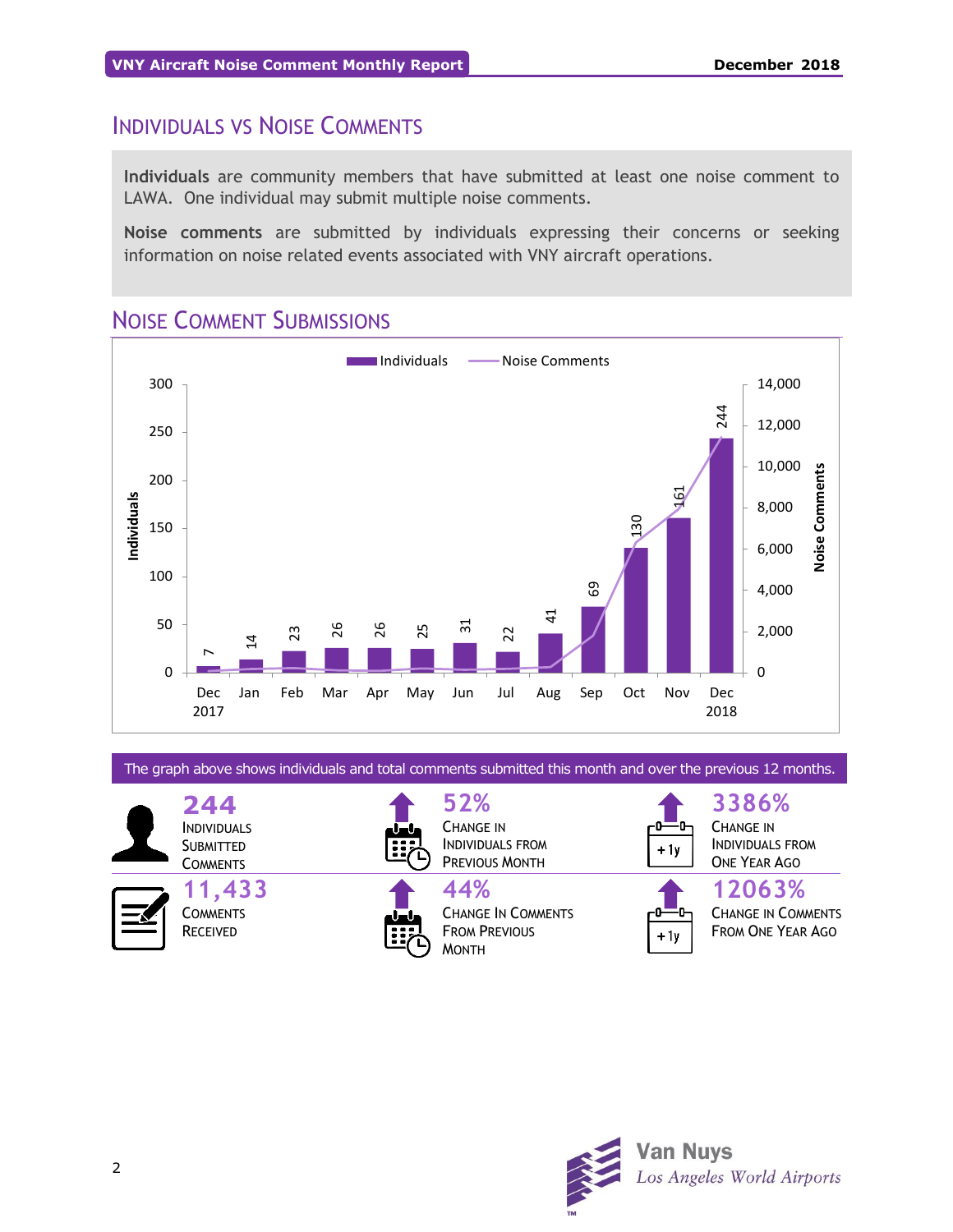# INDIVIDUALS SUBMITTING COMMENTS BY CITY



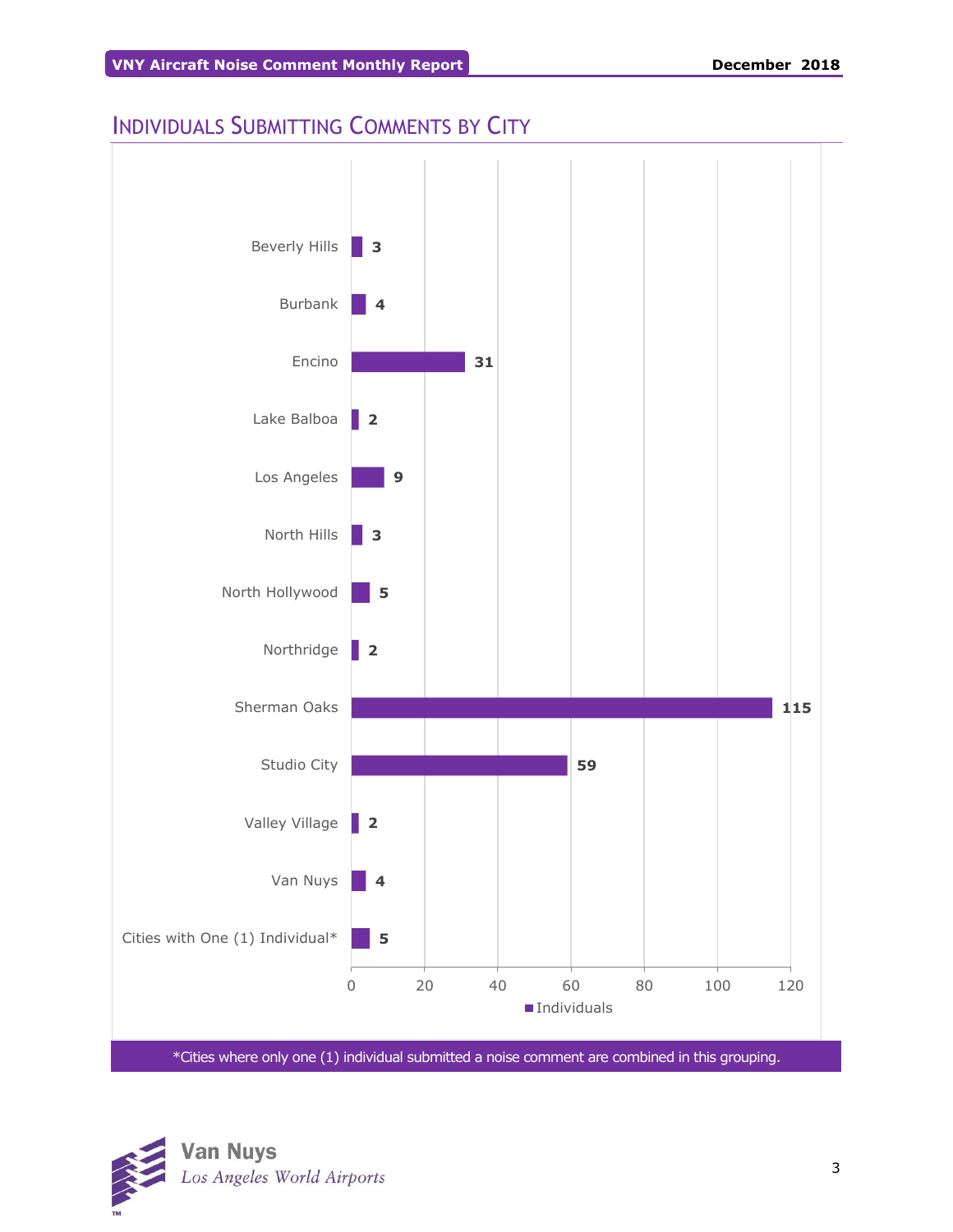

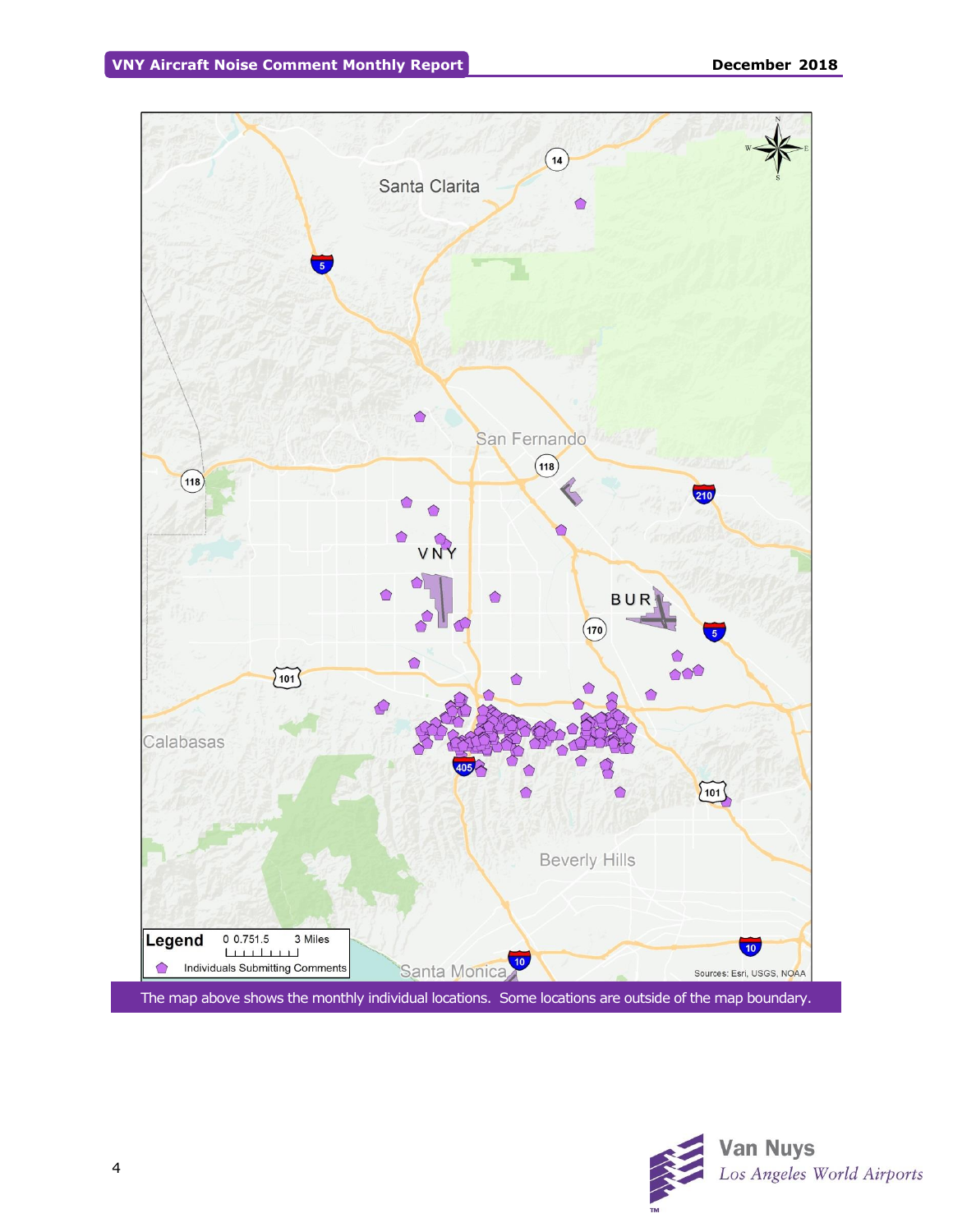# WHAT WAS THE NOISE COMMENT CONCERN?

Individuals may select one (1) noise concern from a list of multiple aircraft noise concerns when submitting noise comments. Out of *244* individuals who submitted noise comments, *211* reported *aircraft flying over home* as the main concern.

Additional noise concerns were *frequency of flight (20); late night or early morning (19);* and *low flying aircraft (19)*.



## **FLYING OVER HOME**

LEADING CONCERN



#### **86%** OF INDIVIDUALS WHO SUBMITTED **COMMENTS**



**211**  INDIVIDUALS REPORTED THIS CONCERN

# COMMUNITY NOISE CONCERNS



Individuals who submit more than one (1) comment during the month may be counted in more than one category